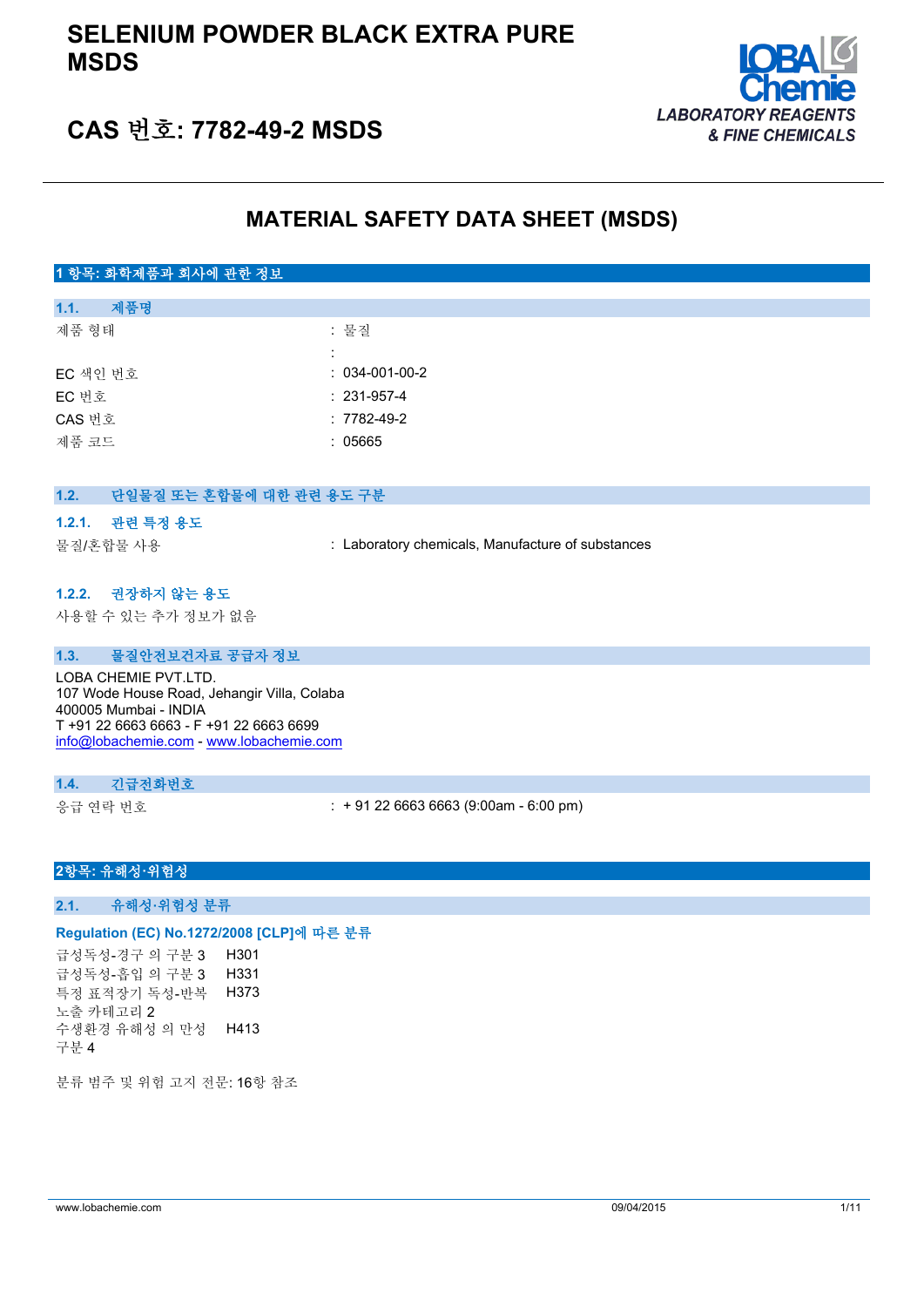물질안전보건자료

**Directive 67/548/EEC 또는 Directive 1999/45/EC에 따른 분류**

T; R23/25 R53 R33 Full text of R-phrases: see section 16

### **물리화학적, 인체 건강 및 환경상의악영향**

사용할 수 있는 추가 정보가 없음

| 2.2.<br>예방조치문구를 포함한 경고표지 항목          |                                                                                                                            |
|--------------------------------------|----------------------------------------------------------------------------------------------------------------------------|
| 규정 (EC) No. 1272/2008에 따른 라벨 표시[CLP] |                                                                                                                            |
| 위험 표시 그림문자(CLP)                      |                                                                                                                            |
|                                      | GHS06<br>GHS08                                                                                                             |
| Signal word (CLP)                    | : 위험                                                                                                                       |
| 유해·위험 문구(CLP)                        | : H301+H331 - Toxic if swallowed or if inhaled<br>H373 - 장기간 또는 반복 노출되면 장기에 손상을 일으킬 수 있음<br>H413 - 장기적영향에의해 수생생물에유해의우려가 있음 |
| 예방 조치 문구(CLP)                        | : P301+P310 - 삼켰다면 즉시 의료기관(의사)의 도움을 받으시오<br>P311 - 의료기관(의사)의 진찰을 받으시오                                                      |

#### **2.3. 기타 정보**

사용할 수 있는 추가 정보가 없음

## **3항목: 구성성분의 명칭 및 함유량**

| 다일물질<br>3.1. |                                    |
|--------------|------------------------------------|
| 명칭           | : SELENIUM POWDER Black Extra Pure |
| CAS 번호       | $:7782-49-2$                       |
| EC 번호        | $: 231-957-4$                      |
| EC 색인 번호     | $: 034-001-00-2$                   |

R- 및 H- 문구에 대한 전문: 16항 참조

#### **3.2. 혼합물**

해당없음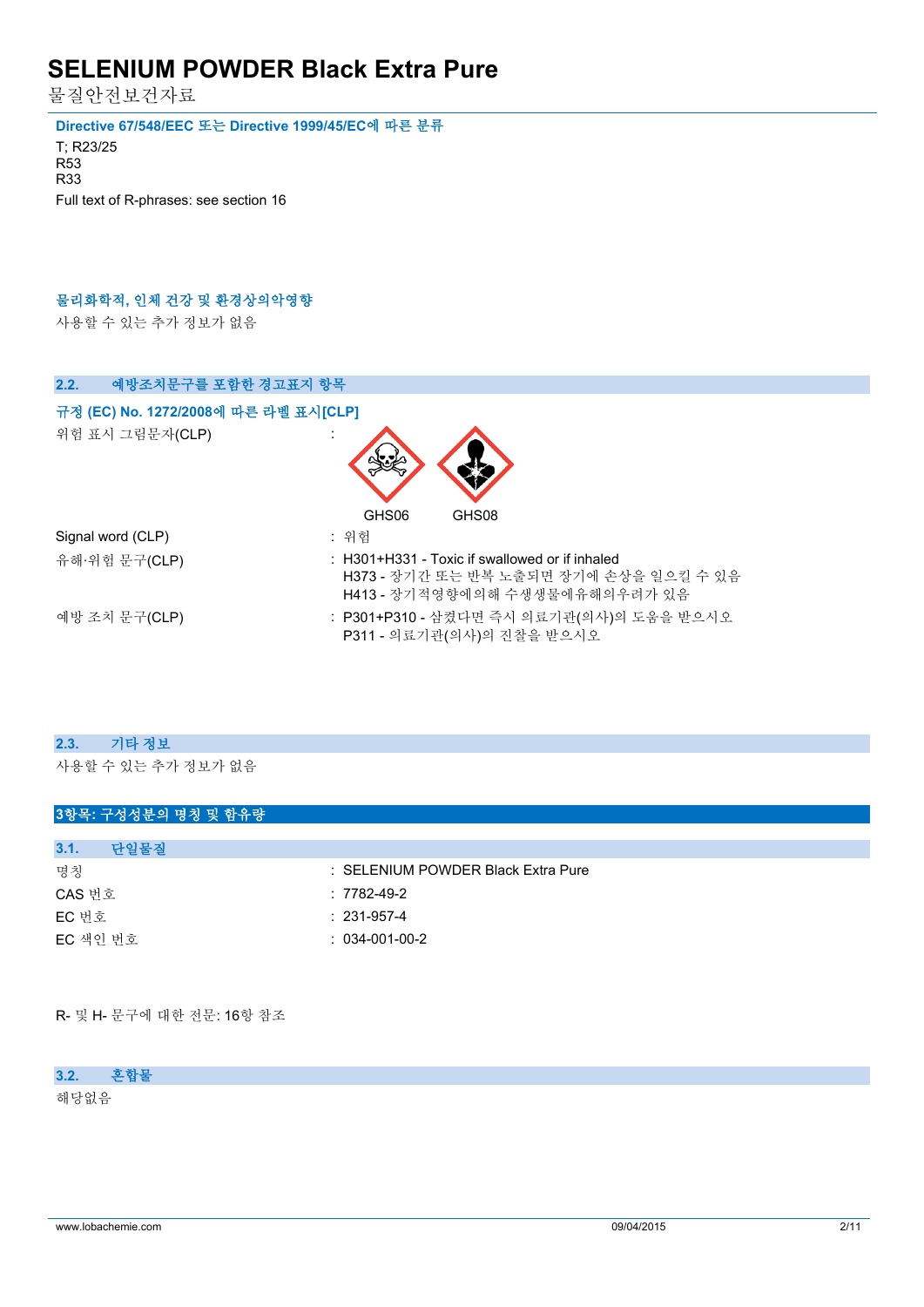물질안전보건자료

## **4항목: 응급조치요령**

| 4.1.<br>응급조치 요령                    |                                                                                                                                                                  |
|------------------------------------|------------------------------------------------------------------------------------------------------------------------------------------------------------------|
| 흡입 후 응급 조치                         | : Remove person to fresh air and keep comfortable for breathing. Give oxygen or<br>artificial respiration if necessary. If you feel unwell, seek medical advice. |
| 피부 접촉 후 응급 조치                      | : 다량의 비누 및 물로 부드럽게 씻어내시오. 피부자극성 또는 홍반이 나타나면<br>의학적인 조언·주의를 구하시오.                                                                                                 |
| 안구 접촉 후 응급 조치                      | : 가능하면 콘택트렌즈를 제거하시오. 계속 씻으시오. 몇 분간 물로 조심해서 씻으시오.<br>눈에 대한 자극이 지속되면 의학적인 조언·주의를 받으시오.                                                                             |
| 섭취 후 응급 조치                         | : 입을 씻어내시오. Obtain emergency medical attention. 즉시 의료기관(의사)의<br>진찰을 받으시오.  처치를 하시오.                                                                              |
| 변이원성<br>4.2.                       |                                                                                                                                                                  |
| 증상/부상                              | : 장기간 또는 반복 노출되면 장기에 손상을 일으킬 수 있음.                                                                                                                               |
| 흡입 후 증상/부상                         | : 흡입하면 유독함.                                                                                                                                                      |
| 섭취 후 증상/부상                         | : 삼키면 유독함.                                                                                                                                                       |
|                                    |                                                                                                                                                                  |
| 즉각적인 치료 및 특수 치료 필요 여부 표시<br>4.3.   |                                                                                                                                                                  |
| Treat symptomatically.             |                                                                                                                                                                  |
| 5항목: 폭발·화재시 대처방법                   |                                                                                                                                                                  |
|                                    |                                                                                                                                                                  |
| 5.1. 적절한 소화제                       |                                                                                                                                                                  |
| 적절한 소화제                            | : dry chemical powder, alcohol-resistant foam, carbon dioxide (CO2).                                                                                             |
| 부적절한 소화재                           | : Do not use a heavy water stream.                                                                                                                               |
| 화학물질로부터 생기는 특정 유해성<br>5.2.         |                                                                                                                                                                  |
| 사용할 수 있는 추가 정보가 없음                 |                                                                                                                                                                  |
| 소방대원을 위한 조언<br>5.3.                |                                                                                                                                                                  |
| 화재 진압 중 보호                         | : Do not attempt to take action without suitable protective equipment.                                                                                           |
| 6항목: 누출사고시 대처방법                    |                                                                                                                                                                  |
| 6.1.<br>인체를 보호하기 위해 필요한 조치사항 및 보호구 |                                                                                                                                                                  |
| 6.1.1. 비응급 요원용                     |                                                                                                                                                                  |
| 응급 조치                              | : Evacuate unnecessary personnel.                                                                                                                                |
|                                    |                                                                                                                                                                  |
| 6.1.2. 응급 구조대용                     |                                                                                                                                                                  |
| 보호 장비                              | : 적절한 개인 보호구를 착용하시오.                                                                                                                                             |
| 응급 조치                              | : Stop release.                                                                                                                                                  |
|                                    |                                                                                                                                                                  |
| 6.2.<br>환경을 보호하기 위해 필요한 조치사항       |                                                                                                                                                                  |
| 환경으로 배출하지 마시오.                     |                                                                                                                                                                  |
| 정화 또는 제거 방법<br>6.3.                |                                                                                                                                                                  |
| 세척 방법                              | : Clear up rapidly by scoop or vacuum.                                                                                                                           |
| 기타 항목 참조<br>6.4.                   |                                                                                                                                                                  |
| 사용할 수 있는 추가 정보가 없음                 |                                                                                                                                                                  |
| 7항목: 취급 및 저장방법                     |                                                                                                                                                                  |
| 안전취급요령<br>7.1.                     |                                                                                                                                                                  |
| 안전취급요령                             | : 눈, 피부, 의복에 묻지 않도록 하시오.                                                                                                                                         |
|                                    |                                                                                                                                                                  |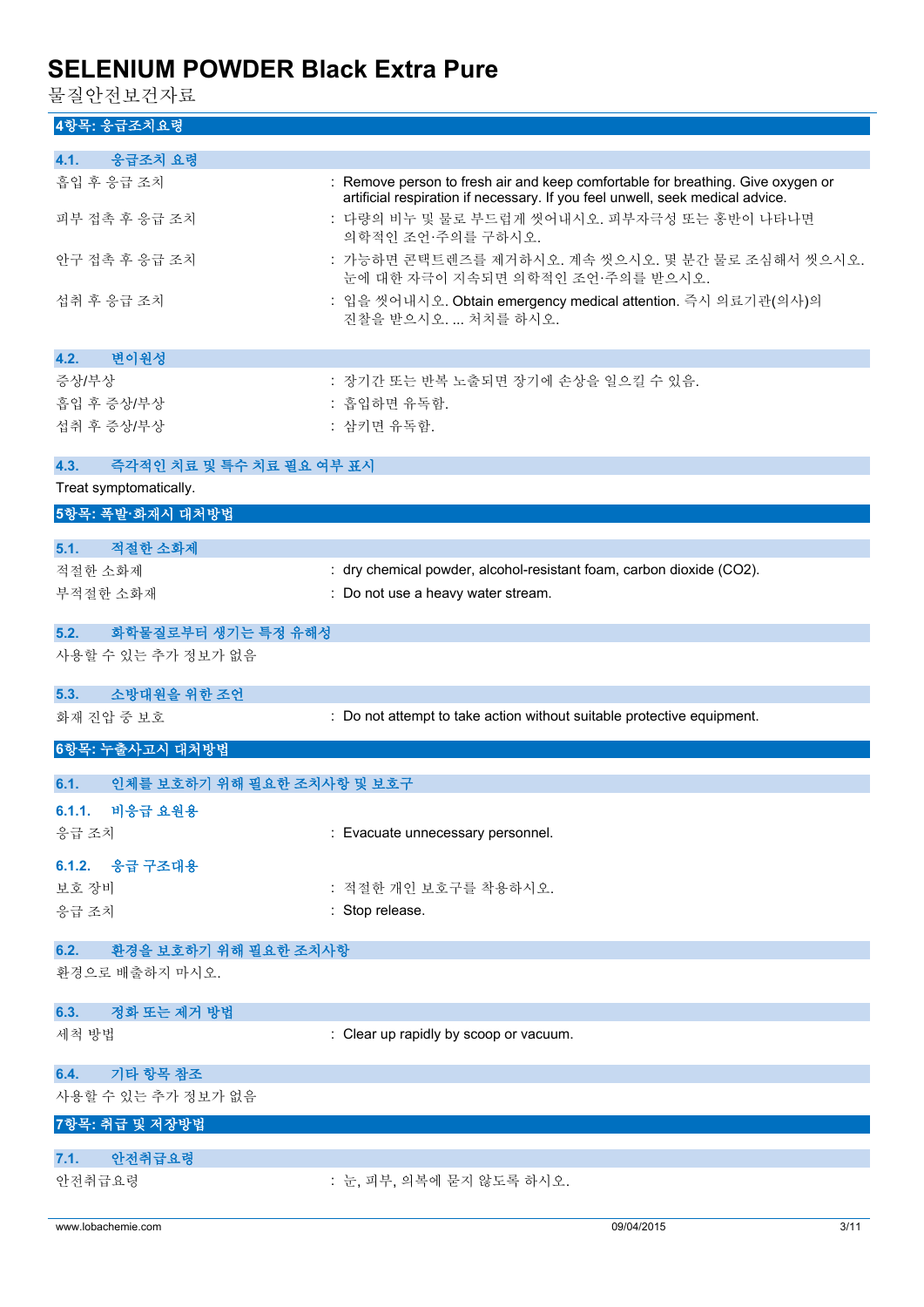물질안전보건자료

| 위생 조치 | : 이 제품을 사용할 때에는 먹거나, 마시거나 흡연하지 마시오. 취급 후에는  을(를) |
|-------|--------------------------------------------------|
|       | 철저히 씻으시오.                                        |

|  | 7.2. | 피해야할 조건을 포함한 안전한 저장 방법 |  |
|--|------|------------------------|--|
|--|------|------------------------|--|

보관 조건 : Store in original container. 용기를 단단히 밀폐하시오. 건조한 장소에 보관하시오. 습기를 방지하시오.

### **7.3. 특정 최종 사용**

사용할 수 있는 추가 정보가 없음

## **8항목: 노출방지 및 개인보호구**

| 8.1. | 제어 매개 변수 |
|------|----------|
|      |          |

사용할 수 있는 추가 정보가 없음

| : 보호 장갑                              |
|--------------------------------------|
| : Chemical goggles or safety glasses |
| : 적절한 보호복을 착용하시오                     |
| : 호흡 보호구를 착용하시오                      |
|                                      |

### **9항목: 물리화학적 특성**

| 기본적인 물리화학적 특성에 대한 정보<br>9.1. |                    |
|------------------------------|--------------------|
| 물리적 상태                       | : Solid            |
| 색상                           | : Black powder.    |
| 냄새                           | : odourless.       |
| 냄새 역치                        | : 자료없음             |
| рH                           | : 자료없음             |
| 상대 증발 속도(부틸아세테이트=1)          | : 자료없음             |
| 융해점                          | : 217 °C           |
| 빙점                           | : 자료없음             |
| 초기 끓는점과 끓는점 범위               | : 685 $^{\circ}$ C |
| 인화점                          | : 자료없음             |
| 자연발화온도                       | : 자료없음             |
| 분해온도                         | : 자료없음             |
| 인화성(고체, 기체)                  | : 자료없음             |
| 증기압                          | : 자료없음             |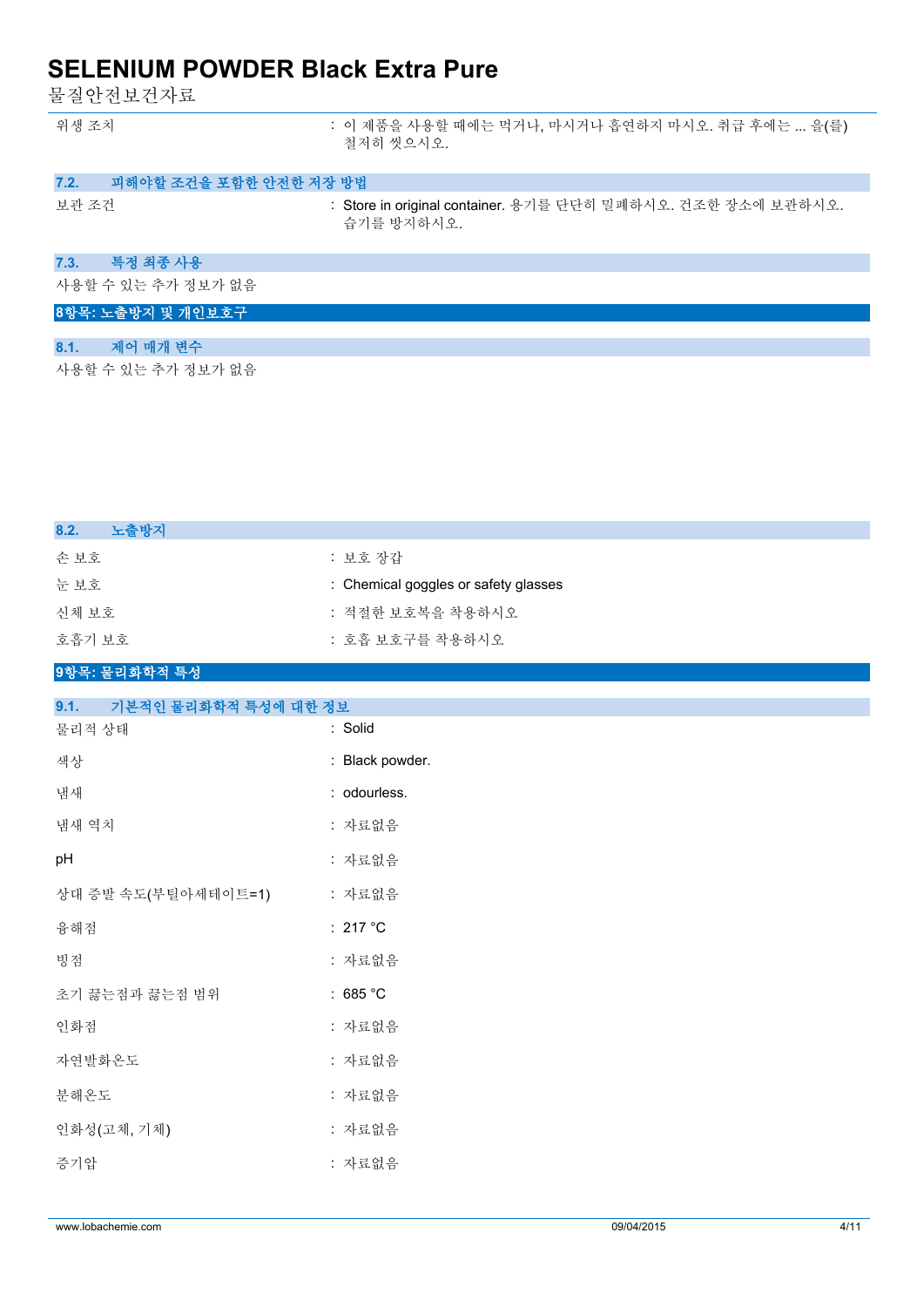물질안전보건자료

| 20°C에서의 상대 증기 밀도   | : 자료없음                                                 |
|--------------------|--------------------------------------------------------|
| 상대 밀도              | : 자료없음                                                 |
| 비중/밀도<br>용해도       | : $4.81$ g/cm <sup>3</sup><br>:  물: Insoluble in water |
| n-옥탄올/물분배계수        | : 자료없음                                                 |
| 점도, 운동학적           | : 자료없음                                                 |
| 점도, 역학적            | : 자료없음                                                 |
| 폭발성                | : 자료없음                                                 |
| 산화성                | : 자료없음                                                 |
| 인화 또는 폭발 범위의 상한/하한 | : 자료없음                                                 |

#### **9.2. 그 밖의 참고사항**

사용할 수 있는 추가 정보가 없음

## **10항목: 안정성 및 반응성**

### **10.1. 반응성**

사용할 수 있는 추가 정보가 없음

## **10.2. 화학적 안정성**

Stable under normal conditions of use.

#### **10.3. 유해 반응의 가능성**

사용할 수 있는 추가 정보가 없음

## **10.4. 피해야 할 조건**

Air contact. Moisture.

#### **10.5. 피해야 할 물질**

사용할 수 있는 추가 정보가 없음

## **10.6. 분해시 생성되는 유해물질**

사용할 수 있는 추가 정보가 없음

## **11항목: 독성에 관한 정보**

| 11.1. 독성에 대한 정보 |                              |  |
|-----------------|------------------------------|--|
| 급성 독성           | : 경구: 삼키면 유독함. 흡입: 흡입하면 유독함. |  |
| 피부 부식성 / 자극성    | : 분류되지 않음                    |  |
|                 |                              |  |
| 심한 눈손상 또는 자극성   | : 분류되지 않음                    |  |

| 호흡기 또는 피부 과민성 | : 분류되지 않음 |
|---------------|-----------|
| 생식세포 돌여변이 유발성 | : 분류되지 않음 |
| 발암성           | : 분류되지 않음 |
|               |           |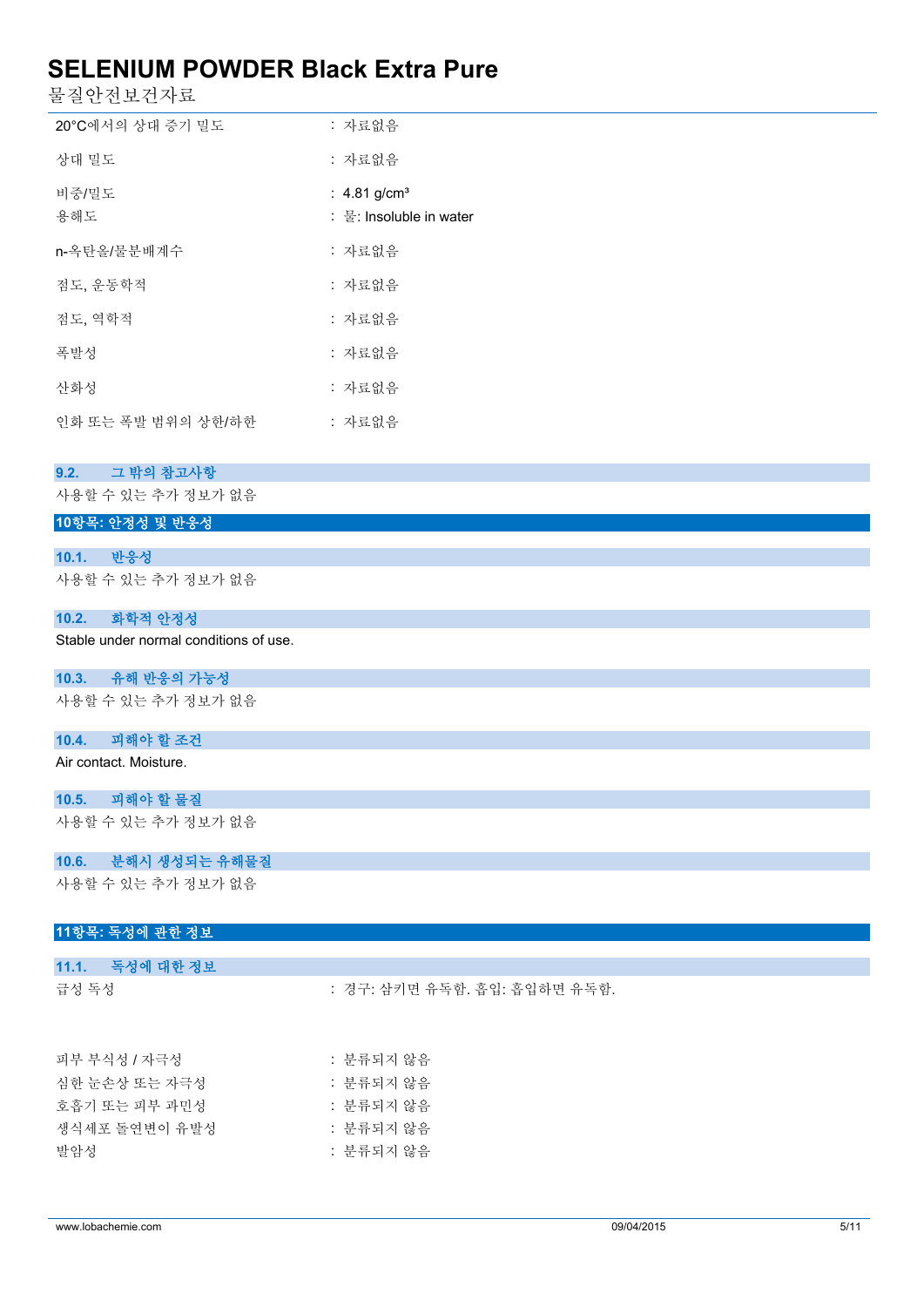물질안전보건자료

| 생식독성              | : 분류되지 않음                                                |
|-------------------|----------------------------------------------------------|
| 특정 표적장기 독성 (1회노출) | : 분류되지 않음                                                |
|                   |                                                          |
| 특정 표적장기 독성 (반복노출) | : 장기간 또는 반복 노출되면 장기에 손상을 일으킬 수 있음.                       |
| 추가 정보             | : There are potential chronic health effects to consider |
|                   |                                                          |
| 흡인유해성             | : 분류되지 않음                                                |
|                   |                                                          |
|                   |                                                          |

인체 건강에 미치는 잠재적 악성 효과 및 증상 : 삼키면 유독함.

## **12항목: 환경에 미치는 영향**

| 12.1.   | - 독성 |                            |
|---------|------|----------------------------|
| 생태학 - 물 |      | : 장기적영향에의해 수생생물에유해의우려가 있음. |

| 12.2.<br>잔류성 및 분해성                            |                                    |  |  |  |  |
|-----------------------------------------------|------------------------------------|--|--|--|--|
| SELENIUM POWDER Black Extra Pure (7782-49-2)  |                                    |  |  |  |  |
| 잔류성 및 분해성                                     | 환경에 장기적 악영향을 미칠 수 있음.              |  |  |  |  |
|                                               |                                    |  |  |  |  |
| 생물농축성<br>12.3.                                |                                    |  |  |  |  |
| 사용할 수 있는 추가 정보가 없음                            |                                    |  |  |  |  |
| 토양이동성<br>12.4.                                |                                    |  |  |  |  |
| 사용할 수 있는 추가 정보가 없음                            |                                    |  |  |  |  |
| PBT 및 vPvB 평가 결과<br>12.5.                     |                                    |  |  |  |  |
| 사용할 수 있는 추가 정보가 없음                            |                                    |  |  |  |  |
| 기타 유해 영향<br>12.6.                             |                                    |  |  |  |  |
| 사용할 수 있는 추가 정보가 없음                            |                                    |  |  |  |  |
| 13항목: 폐기시 주의사항                                |                                    |  |  |  |  |
| 폐기물 처리법<br>13.1.                              |                                    |  |  |  |  |
| Product/Packaging disposal<br>recommendations | :  내용물과 용기를 폐기하시오.                 |  |  |  |  |
| 생태학 - 폐기물                                     | : Hazardous waste due to toxicity. |  |  |  |  |

#### **14항목: 운송에 필요한 정보**

ADR / RID / IMDG / IATA / ADN 에 따름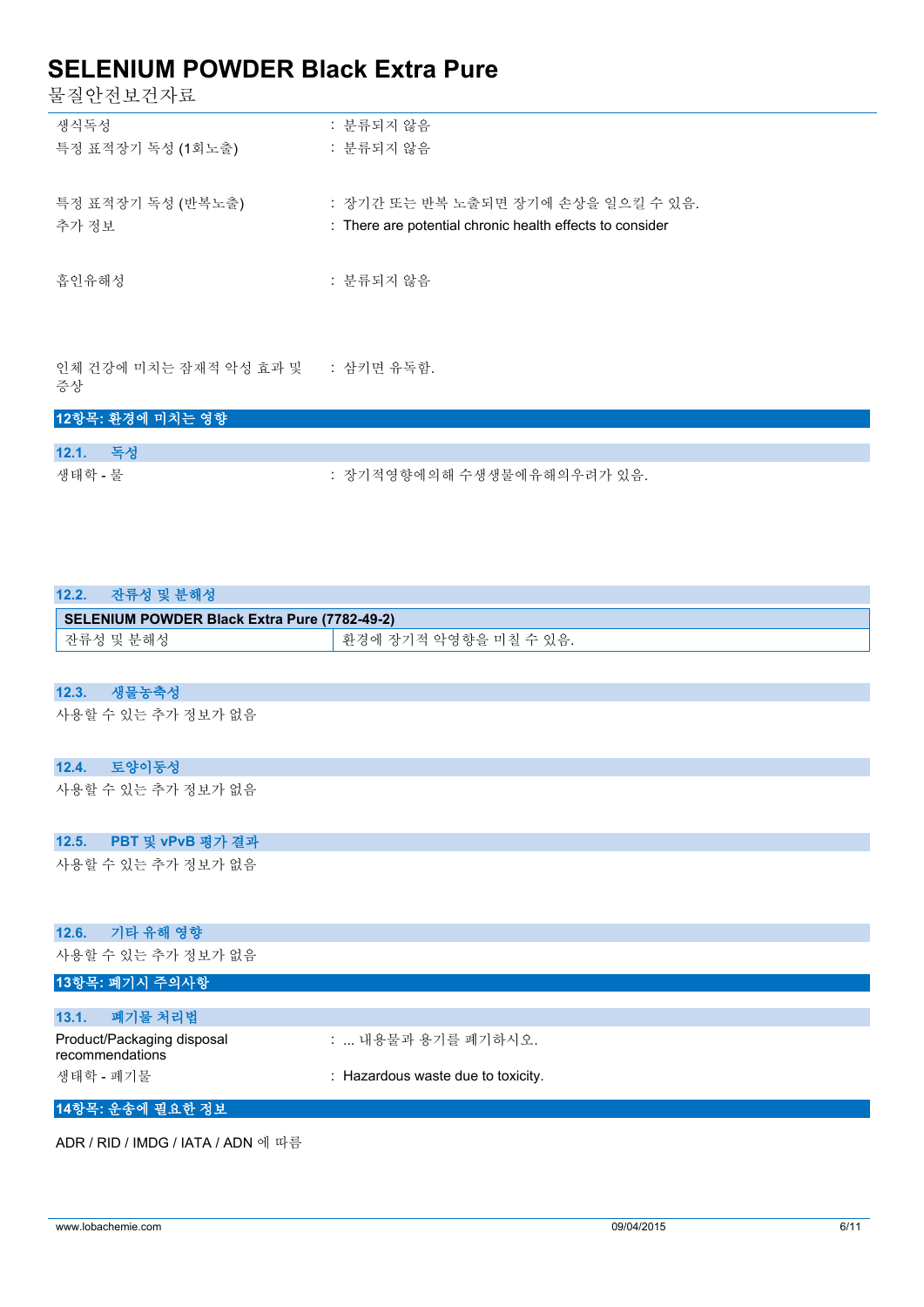물질안전보건자료

| 유엔번호(UN No.)<br>14.1.                |                                                                              |
|--------------------------------------|------------------------------------------------------------------------------|
| UN-번호(ADR)                           | : 3077                                                                       |
| UN-번호 (IMDG)                         | : 3077                                                                       |
| UN-번호(IATA)                          | : 3077                                                                       |
| UN-번호(ADN)                           | : 3077                                                                       |
| UN-번호(RID)                           | : 3077                                                                       |
|                                      |                                                                              |
| 14.2.<br>적정선적명                       |                                                                              |
| 고유 운송 명칭(ADR)                        | : ENVIRONMENTALLY HAZARDOUS SUBSTANCE, SOLID, N.O.S.                         |
| Proper Shipping Name (IMDG)          | : ENVIRONMENTALLY HAZARDOUS SUBSTANCE, SOLID, N.O.S.                         |
| 고유 운송 명칭(IATA)                       | : ENVIRONMENTALLY HAZARDOUS SUBSTANCE, SOLID, N.O.S.                         |
| 고유 운송 명칭(ADN)                        | : ENVIRONMENTALLY HAZARDOUS SUBSTANCE, SOLID, N.O.S.                         |
| 고유 운송 명칭(RID)                        | : ENVIRONMENTALLY HAZARDOUS SUBSTANCE, SOLID, N.O.S.                         |
| Transport document description (ADR) | : UN 3077 ENVIRONMENTALLY HAZARDOUS SUBSTANCE, SOLID, N.O.S., 9, III,<br>(E) |
| 운송 문서 기술 (IMDG)                      | : UN 3077 ENVIRONMENTALLY HAZARDOUS SUBSTANCE, SOLID, N.O.S., 9, III         |
| 운송 문서 기술 (IATA)                      | : UN 3077 ENVIRONMENTALLY HAZARDOUS SUBSTANCE, SOLID, N.O.S., 9, III         |
| 운송 문서 기술 (ADN)                       | : UN 3077 ENVIRONMENTALLY HAZARDOUS SUBSTANCE, SOLID, N.O.S., 9, III         |
| 운송 문서 기술 (RID)                       | : UN 3077 ENVIRONMENTALLY HAZARDOUS SUBSTANCE, SOLID, N.O.S., 9, III         |
|                                      |                                                                              |
| 14.3.<br>운송에서의 위험성 등급                |                                                                              |
| <b>ADR</b>                           |                                                                              |
| 운송 위험 분류 (ADR)                       | : 9                                                                          |
| Danger labels (ADR)                  | $\therefore$ 9                                                               |
|                                      |                                                                              |
|                                      |                                                                              |
|                                      |                                                                              |
|                                      |                                                                              |
|                                      |                                                                              |
|                                      |                                                                              |
| <b>IMDG</b>                          |                                                                              |
| 운송 위험 분류 (IMDG)                      | $\therefore$ 9                                                               |
| Danger labels (IMDG)                 | $\therefore$ 9                                                               |
|                                      |                                                                              |
|                                      |                                                                              |
|                                      |                                                                              |
|                                      |                                                                              |
|                                      |                                                                              |
| <b>IATA</b>                          |                                                                              |
|                                      |                                                                              |
|                                      |                                                                              |
| 운송 위험 분류 (IATA)                      | $\therefore$ 9                                                               |
| 위험 표지 라벨(IATA)                       | :9                                                                           |
|                                      |                                                                              |
|                                      |                                                                              |
|                                      |                                                                              |
|                                      |                                                                              |
|                                      |                                                                              |
| <b>ADN</b>                           | :9                                                                           |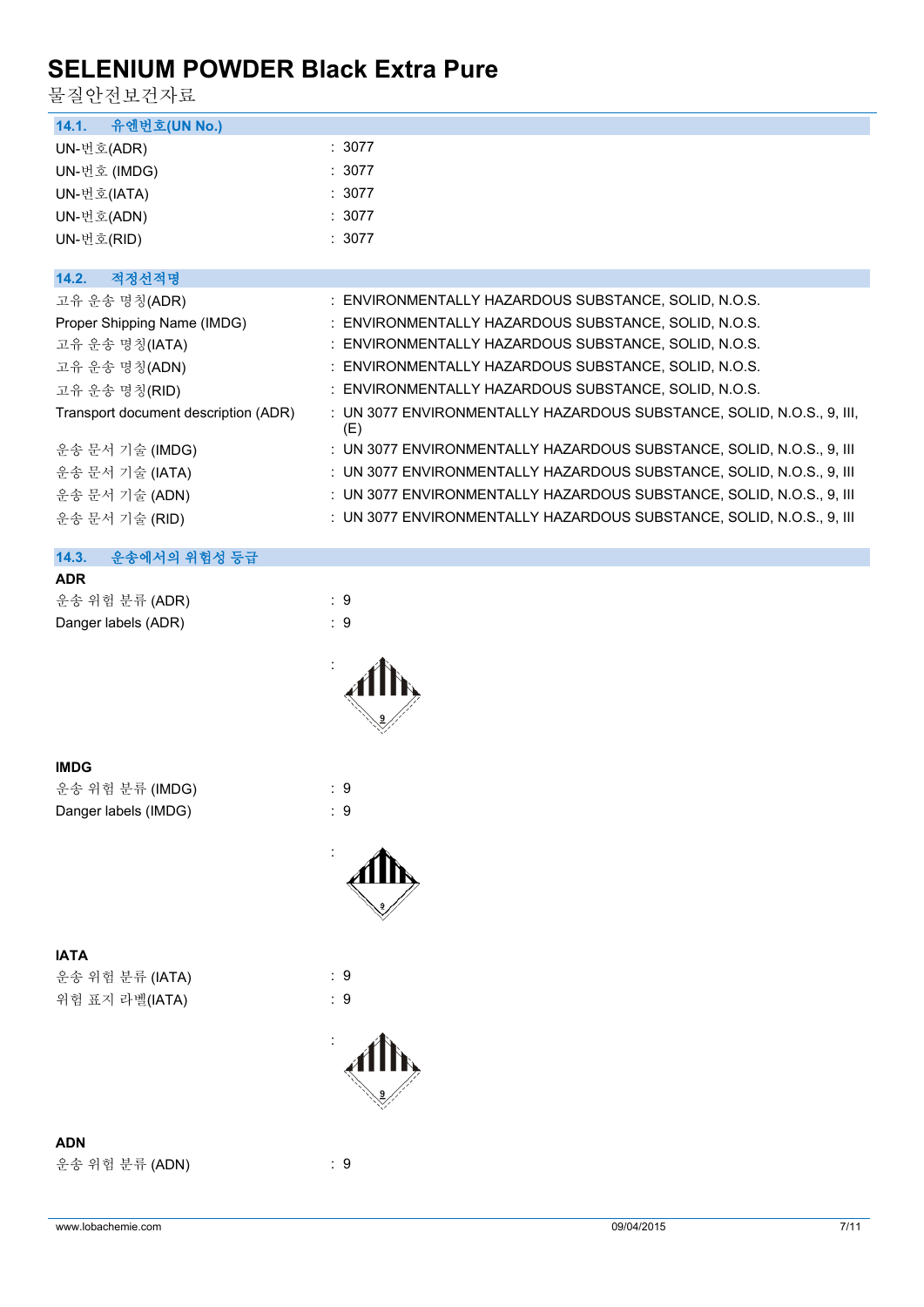물질안전보건자료

| Danger labels (ADN)                                                        | $\therefore$ 9            |
|----------------------------------------------------------------------------|---------------------------|
|                                                                            |                           |
|                                                                            |                           |
|                                                                            |                           |
|                                                                            |                           |
|                                                                            |                           |
|                                                                            |                           |
| <b>RID</b>                                                                 | $\therefore$ 9            |
| 운송 위험 분류 (RID)                                                             |                           |
| Danger labels (RID)                                                        | : 9                       |
|                                                                            |                           |
|                                                                            |                           |
|                                                                            |                           |
|                                                                            |                           |
|                                                                            |                           |
| 용기등급<br>14.4.                                                              |                           |
| 포장 등급(ADR)                                                                 | $\therefore$ III          |
|                                                                            | $: \mathsf{III}$          |
| 포장 등급(IMDG)                                                                |                           |
| 포장 그룹(IATA)                                                                | $\div$ III                |
| 포장 그룹(ADN)                                                                 | $\colon$ III              |
| 포장 등급(RID)                                                                 | $\colon$ III              |
|                                                                            |                           |
| 환경 유해성<br>14.5.                                                            |                           |
| 환경에 위험                                                                     | : No                      |
| 해양오염물질                                                                     | : No                      |
| 그 밖의 참고사항                                                                  | : 가용 추가 정보 없음             |
|                                                                            |                           |
| 사용자를 위한 특별 주의사항<br>14.6.                                                   |                           |
|                                                                            |                           |
| - 내륙 수송                                                                    |                           |
| 분류 코드(UN)                                                                  | : M7                      |
| 특수 공급(ADR)                                                                 | : 274, 335, 601, 375      |
| 일정량(ADR)                                                                   | : 5kg                     |
| 극소량(ADR)                                                                   | : E1                      |
| Packing instructions (ADR)                                                 | : P002, IBC08, LP02, R001 |
| Special packing provisions (ADR)                                           | : PP12, B3                |
| Mixed packing provisions (ADR)                                             | : MP10                    |
| Portable tank and bulk container<br>instructions (ADR)                     | : T1, BK1, BK2            |
| Portable tank and bulk container special<br>provisions (ADR)               | : TP33                    |
| Tank code (ADR)                                                            | : SGAV, LGBV              |
| 탱크 수송용 차량                                                                  | : AT                      |
| 운송 범주(ADR)                                                                 | : 3                       |
| Special provisions for carriage - Packages                                 | : V13                     |
| (ADR)                                                                      |                           |
| Special provisions for carriage - Bulk<br>(ADR)                            | : VC1, VC2                |
| Special provisions for carriage - Loading,<br>unloading and handling (ADR) | : CV13                    |
| 위험 식별 번호(Kemler 번호)                                                        | : 90                      |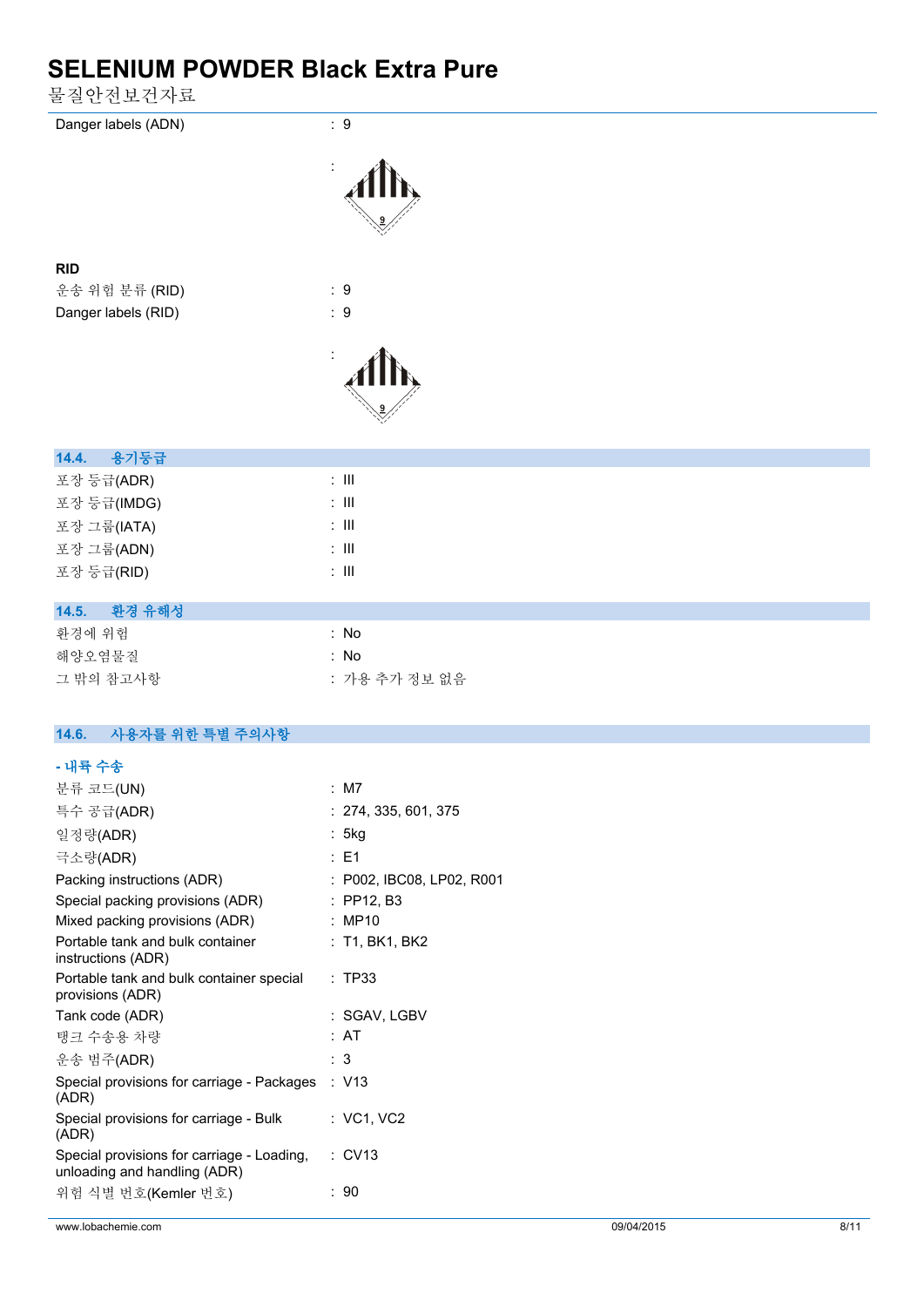90

3077

물질안전보건자료

오렌지 플레이트 :

| 터널 제한 코드 (ADR) | : E  |
|----------------|------|
| $EAC$ 코드       | : 2Z |
|                |      |

## **- 해상 운송**

| Special provision (IMDG)        | : 274, 335, 966, 967, 969 |
|---------------------------------|---------------------------|
| Limited quantities (IMDG)       | : 5 kg                    |
| 극소량(IMDG)                       | : E1                      |
| Packing instructions (IMDG)     | : P002, LP02              |
| Packing provisions (IMDG)       | $:$ PP12                  |
| IBC packing instructions (IMDG) | : IBC08                   |
| IBC special provisions (IMDG)   | : B3                      |
| Tank instructions (IMDG)        | : T1, BK1, BK2, BK3       |
| Tank special provisions (IMDG)  | : TP33                    |
| EmS-No. (Fire)                  | : F-A                     |
| EmS-No. (Spillage)              | :S-F                      |
| Stowage category (IMDG)         | ∶Α                        |
| Stowage and handling (IMDG)     | : SW23                    |
| MFAG-번호                         | : 171                     |
|                                 |                           |

### **- 항공 운송**

| PCA 예상 수량(IATA)        | $\therefore$ E1           |
|------------------------|---------------------------|
| PCA 제한 수량(IATA)        | : Y956                    |
| PCA 제한 수량 최대 순수량(IATA) | : 30kgG                   |
| PCA 포장 지침(IATA)        | :956                      |
| PCA 최대 순수량(IATA)       | : 400kg                   |
| CAO 포장 지침(IATA)        | :956                      |
| CAO 최대 순수량(IATA)       | : 400kg                   |
| 특별 공급(IATA)            | $:$ A97, A158, A179, A197 |
| ERG 코드(IATA)           | : 9L                      |
|                        |                           |

## **- 국내 수로 운송**

| - ㄱ 기 ㅣ ㅗ - 1. 0                  |                           |
|-----------------------------------|---------------------------|
| 분류 코드(ADN)                        | : M7                      |
| 특별 공급(ADN)                        | : 274, 335, 375, 601      |
| 일정량(ADN)                          | $: 5$ kg                  |
| 극소량(ADN)                          | $\therefore$ E1           |
| Carriage permitted (ADN)          | $: T^*B^{**}$             |
| Equipment required (ADN)          | $:$ PP, A                 |
| Number of blue cones/lights (ADN) | : 0                       |
| - 철도 수송                           |                           |
| Classification code (RID)         | : M7                      |
| 특별 공급(RID)                        | : 274, 335, 375, 601      |
| 한정 수량(RID)                        | : 5kg                     |
| 극소량(RID)                          | $\therefore$ E1           |
| Packing instructions (RID)        | : P002, IBC08, LP02, R001 |

 $\therefore$  PP12, B3  $: MP10$ 

: T1, BK1, BK2

| Packing instructions (RID)                             |
|--------------------------------------------------------|
| Special packing provisions (RID)                       |
| Mixed packing provisions (RID)                         |
| Portable tank and bulk container<br>instructions (RID) |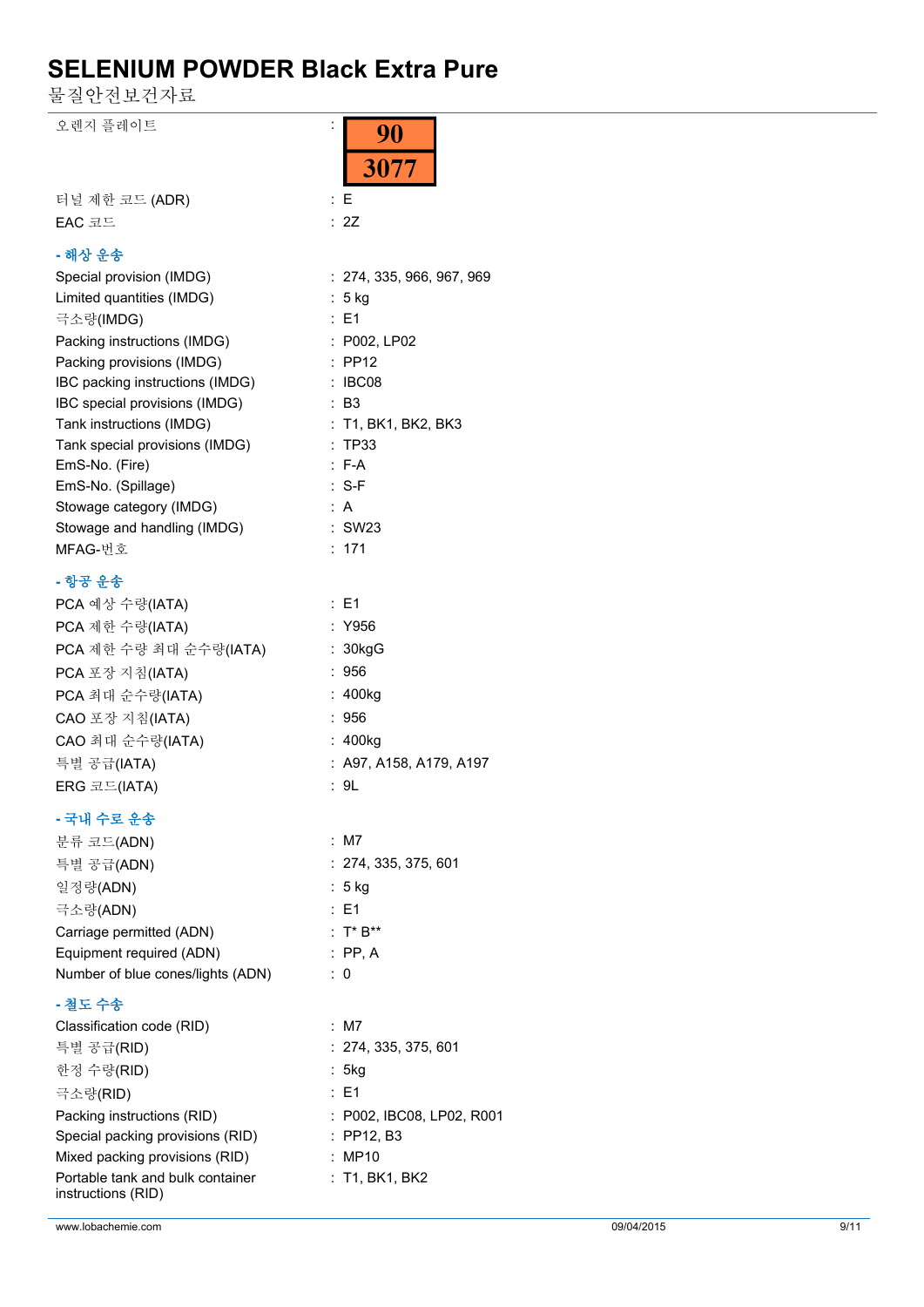물질안전보건자료

| Portable tank and bulk container special<br>provisions (RID)     | : TP33      |
|------------------------------------------------------------------|-------------|
| Tank codes for RID tanks (RID)                                   | :SGAV, LGBV |
| 운송 범주(RID)                                                       | : 3         |
| Special provisions for carriage – Packages : W13<br>(RID)        |             |
| Special provisions for carriage – Bulk<br>(RID)                  | : VC1, VC2  |
| Special provisions for carriage – Loading<br>and unloading (RID) | :CW13. CW31 |
| Colis express (express parcels) (RID)                            | $:$ CE11    |
| Hazard identification number (RID)                               | : 90        |

**14.7. MARPOL 73/78 별첨 II 및 IBC 코드에 따른 대량 운송**

해당없음

### **15항목: 법적 규제현황**

#### **15.1. 안전, 보건 및 환경과 관련하여 단일물질 또는 혼합물에 대한 특별 규정/법규**

#### **15.1.1. EU 규정**

REACH의 별첨 XVII 규제사항에 따른 제한 없음 SELENIUM POWDER Black Extra Pure is not on the REACH Candidate List SELENIUM POWDER Black Extra Pure is not on the REACH Annex XIV List

#### **15.1.2. 국가 규정**

#### **독일**

| AwSV/VwVwS Annex reference                                                     | : Water hazard class (WGK) 2, hazardous to water (Classification according to<br>VwVwS, Annex 3; WGK No 2751) |
|--------------------------------------------------------------------------------|---------------------------------------------------------------------------------------------------------------|
| 12th Ordinance Implementing the Federal<br>Immission Control Act - 12. BlmSchV | : 12차 BlmSchV(배출 방지 법령) (심각한 사고에 대한 규정) 미대상                                                                   |

## **덴마크**

덴마크 규정 권장사항 : Young people below the age of 18 years are not allowed to use the product Pregnant/breastfeeding women working with the product must not be in direct contact with the product

## **15.2. 화학 물질 안정성 평가**

사용할 수 있는 추가 정보가 없음

## **16항목: 그 밖의 참고사항**